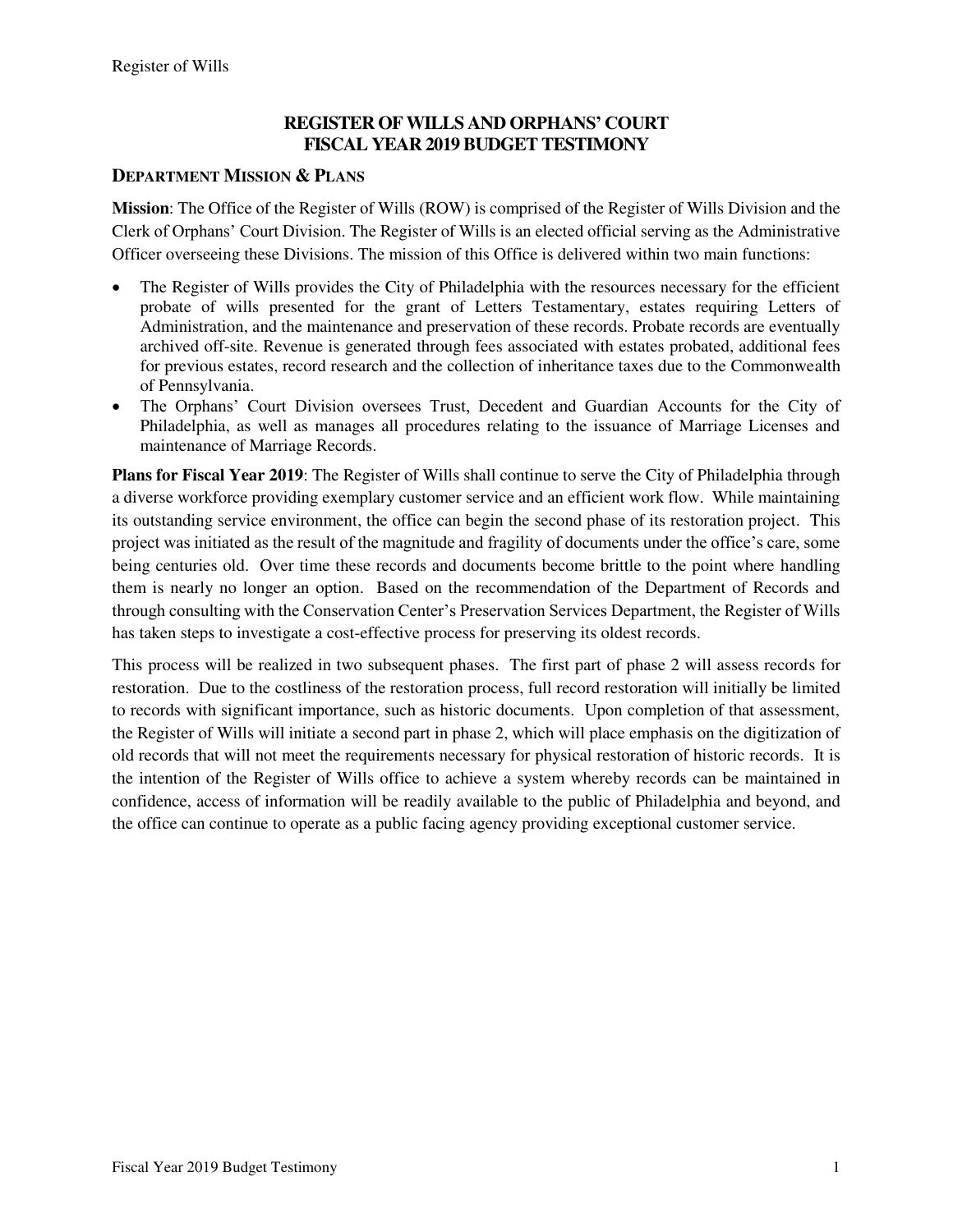### Register of Wills **BUDGET SUMMARY & OTHER BUDGET DRIVERS**

| <b>Staff Demographics Summary (as of December 2017)</b> |          |          |          |                             |  |  |  |  |  |
|---------------------------------------------------------|----------|----------|----------|-----------------------------|--|--|--|--|--|
|                                                         | Total    | Minority | White    | Female                      |  |  |  |  |  |
| Number of Full-Time Staff                               | 69       | 25       | 44       | 35                          |  |  |  |  |  |
| Number of Exempt Staff                                  | N/A      | N/A      | N/A      | N/A                         |  |  |  |  |  |
| Number of Executive Staff (deputy level and<br>above)   | 10       | 3        | 7        | $\mathcal{D}_{\mathcal{L}}$ |  |  |  |  |  |
| Average Salary, Full-Time Staff                         | \$53,270 | \$46,592 | \$57,152 | \$45,638                    |  |  |  |  |  |
| Average Salary, Executive Staff                         | \$89,890 | \$82,582 | \$93,022 | \$95,092                    |  |  |  |  |  |
| Median Salary, Full-Time Staff                          | \$48,410 | \$40,649 | \$50,000 | \$41,929                    |  |  |  |  |  |
| Median Salary, Executive Staff                          | \$86,076 | \$74,462 | \$90,000 | \$95,092                    |  |  |  |  |  |

| <b>Employment Levels (as of December 2017)</b>             |                 |              |  |  |  |  |  |  |
|------------------------------------------------------------|-----------------|--------------|--|--|--|--|--|--|
|                                                            | <b>Budgeted</b> | Filled       |  |  |  |  |  |  |
| Number of Full-Time Positions                              | 74              | 69           |  |  |  |  |  |  |
| Number of Part-Time Positions                              |                 | <sub>(</sub> |  |  |  |  |  |  |
| Number of Executive Positions (deputy level)<br>and above) | 10              | 10           |  |  |  |  |  |  |
| Average Salary of All Full-Time Positions                  | \$53,270        | \$53,270     |  |  |  |  |  |  |
| Median Salary of All Full-Time Positions                   | \$48,410        | \$48,410     |  |  |  |  |  |  |

# **General Fund Financial Summary by Class**

|                                                   | FY17 Original  | FY17 Actual        | FY18 Original  | <b>FY18</b> Estimated | FY19 Proposed  | Difference:      |
|---------------------------------------------------|----------------|--------------------|----------------|-----------------------|----------------|------------------|
|                                                   | Appropriations | <b>Obligations</b> | Appropriations | <b>Obligations</b>    | Appropriations | <b>FY19-FY18</b> |
| Class 100 - Employee Compensation                 | \$3,563,499    | \$3,842,824        | \$3,979,046    | \$3,975,157           | \$3,975,157    |                  |
| Class 200 - Purchase of Services                  | \$75.486       | \$48.971           | \$75,486       | \$75,486              | \$75,486       | \$0              |
| Class $300/400$ - Materials, Supplies & Equipment | \$33,210       | \$24.629           | \$189,750      | \$189,750             | \$189,750      |                  |
|                                                   | \$3,672,195    | \$3,916,424        | \$4,244,282    | \$4,240,393           | \$4,240,393    | \$0              |

| <b>Contracts Summary (Professional Services only)</b> |             |          |             |             |             |                       |  |  |  |
|-------------------------------------------------------|-------------|----------|-------------|-------------|-------------|-----------------------|--|--|--|
|                                                       | <b>FY13</b> | FY14     | <b>FY15</b> | <b>FY16</b> | <b>FY17</b> | FY18 YTD<br>(Q1 & Q2) |  |  |  |
| Total amount of contracts                             | \$23,340    | \$63,320 | \$23,340    | \$27,000    | \$27,000    | \$52,853              |  |  |  |
| Total amount to M/W/DSBE                              | \$0         | \$0      | \$0         | \$0         | \$0         | \$0                   |  |  |  |
| <b>Participation Rate</b>                             | $0\%$       | $0\%$    | $0\%$       | $0\%$       | $0\%$       | $0\%$                 |  |  |  |

| Total M/W/DSBE Contract Participation Goal (Public Works; Services, Supplies &<br><b>Equipment: and Professional Services combined)</b> |             |             |             |  |  |  |  |
|-----------------------------------------------------------------------------------------------------------------------------------------|-------------|-------------|-------------|--|--|--|--|
|                                                                                                                                         | <b>FY17</b> | <b>FY18</b> | <b>FY19</b> |  |  |  |  |
| M/W/DSBE Contract Participation Goal                                                                                                    | $0\%$       | $0\%$       | $0\%$       |  |  |  |  |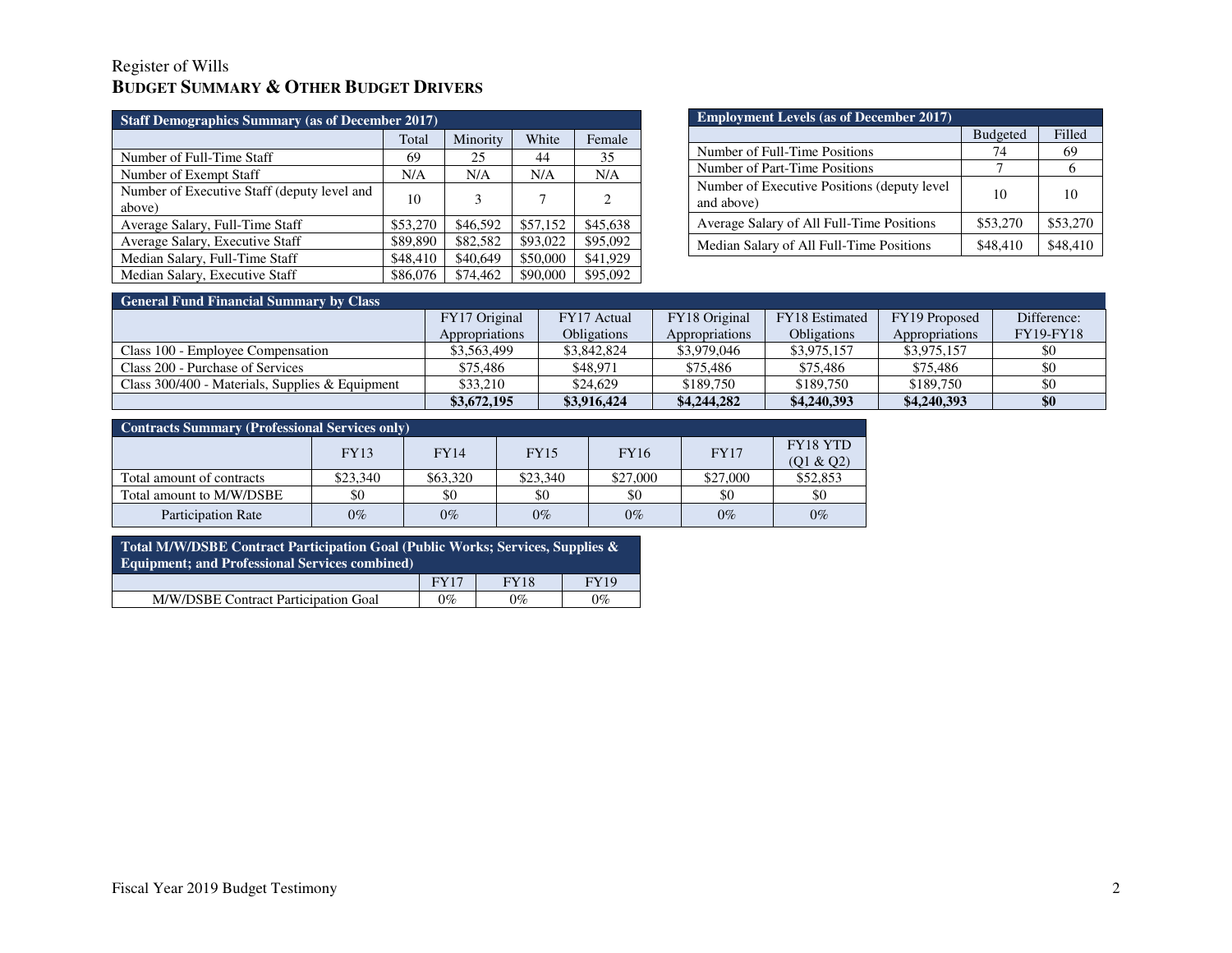### **PROPOSED BUDGET OVERVIEW**

#### **Proposed Funding Request**:

The proposed Fiscal Year 2019 General Fund budget totals \$4,240,393, which remains unchanged from Fiscal Year 2018 estimated obligation levels. This budget represents the amount needed to maintain staffing levels and have a funding for the operation of a successful office and its initiatives.

The proposed budget includes:

- \$3,975,157 in Class 100, and represents no change over FY18. This funding will maintain the office's current 69 full-time positions and maintain permanent part-time positions as well as seasonal and temporary employees.
- \$75,486 in Class 200, and represents no change over FY18. This funding will allow for our repair and maintenance charges, office equipment needs, computer software and postage.
- \$189,750 in Class 300/400, and represents no change over FY18. This funding will maintain office supplies, printing costs associated with the office's function and provide a basis for the restoration and preservation project of archived records.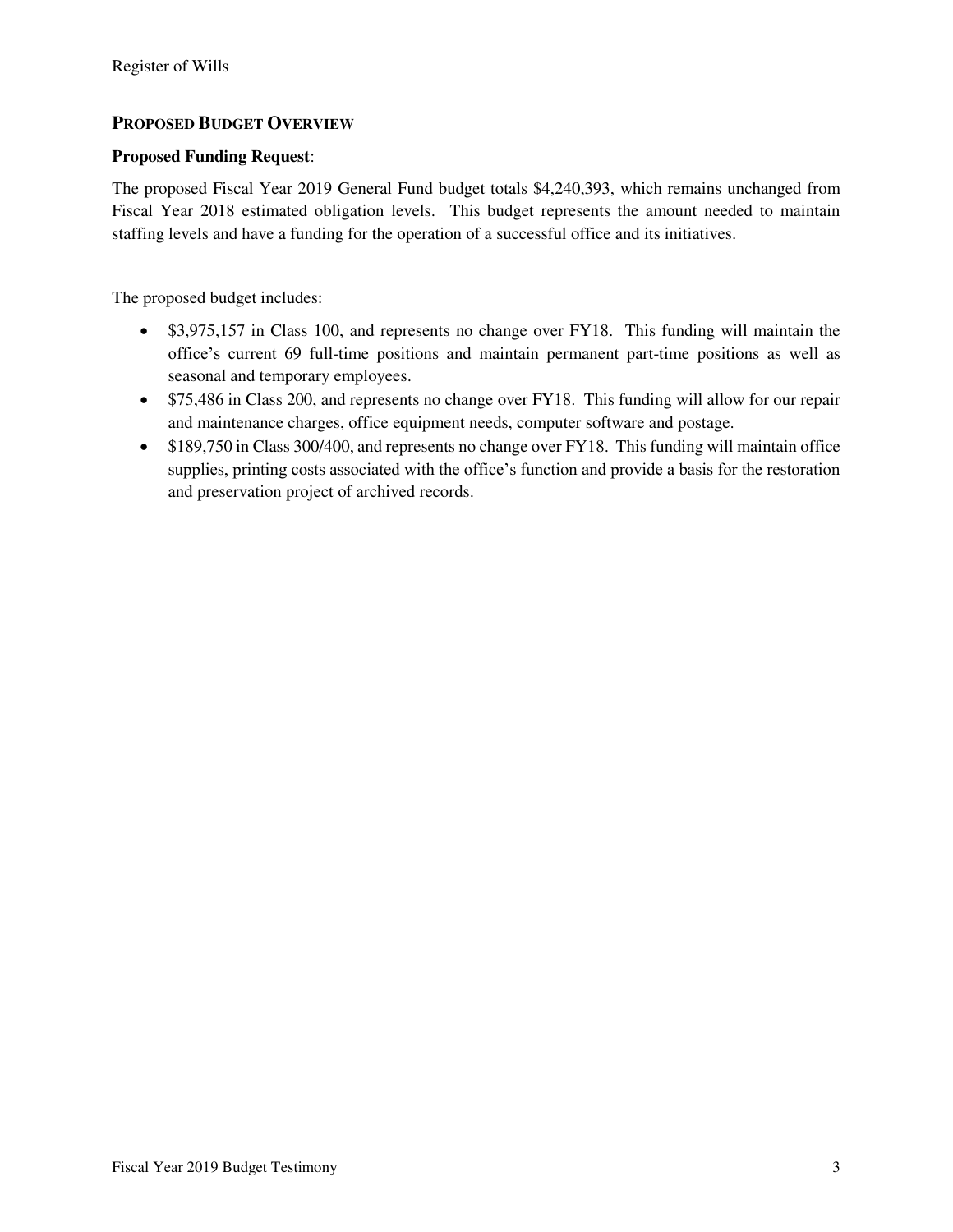### **STAFFING LEVELS**

The department is requesting 70 budgeted positions for FY19, a decrease of 4 positions with unchanged funding over the FY18 budgeted and approved 74 positions, composed of 35 positions filled by women and 25 positions held by minorities.

This funding is used to ensure staff levels are maintained and outstanding customer service and userfriendly services are provided to all those requiring the Register of Wills and Orphans' Court's services. The Register of Wills continues to look for ways to provide the City of Philadelphia the absolute best services through a diverse staff.

#### **NEW HIRES**

| New Hires (from $7/1/2017$ to December 2017) |                                            |  |  |  |  |  |  |
|----------------------------------------------|--------------------------------------------|--|--|--|--|--|--|
|                                              | <b>Total Number of New</b><br><b>Hires</b> |  |  |  |  |  |  |
| Black or African<br>American                 |                                            |  |  |  |  |  |  |
| White                                        |                                            |  |  |  |  |  |  |
| Total                                        |                                            |  |  |  |  |  |  |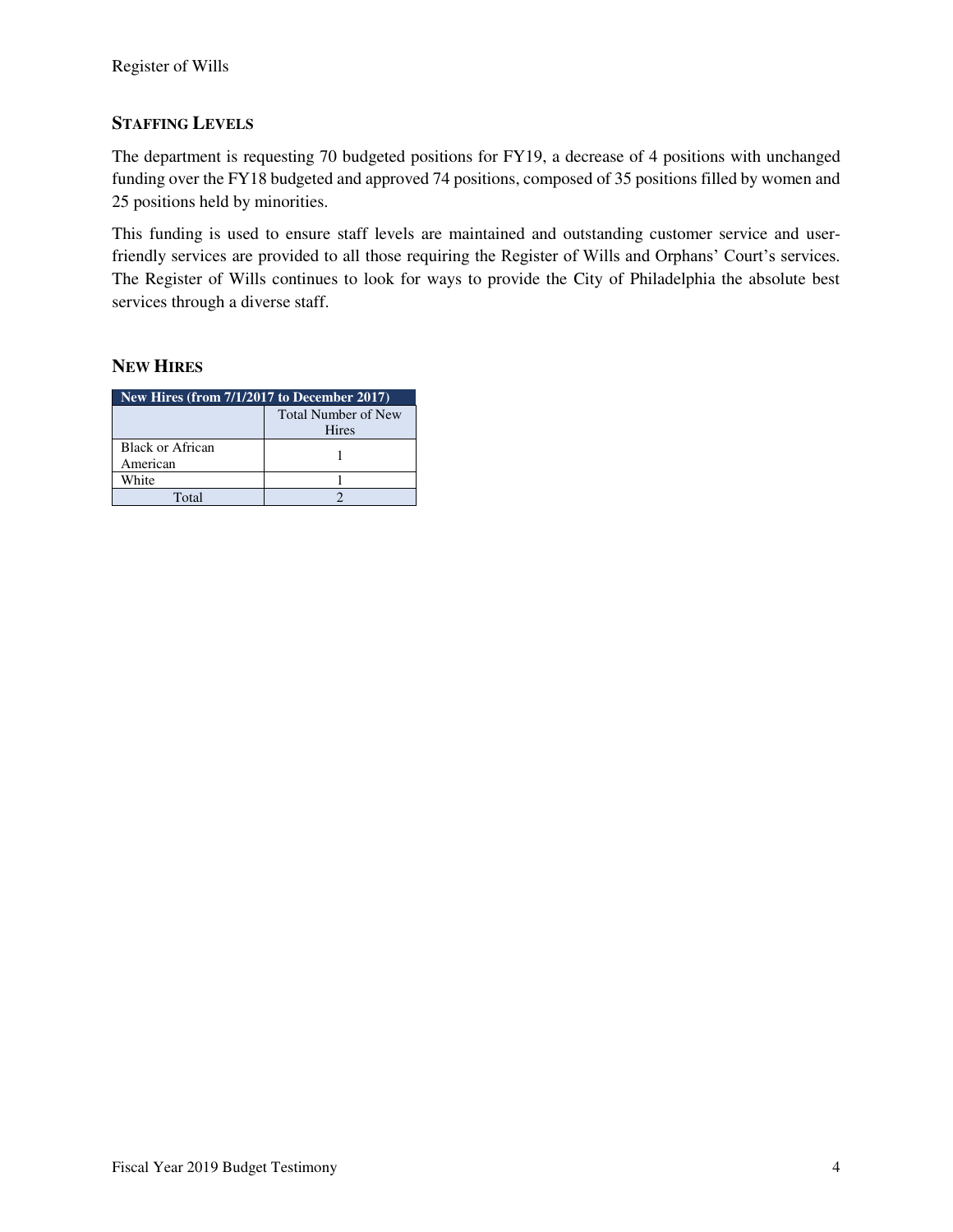## **PERFORMANCE, CHALLENGES, AND INITIATIVES**

| <b>FY19 Performance Measures</b>                          |             |             |             |             |  |  |  |  |  |
|-----------------------------------------------------------|-------------|-------------|-------------|-------------|--|--|--|--|--|
|                                                           |             | <b>FY18</b> |             |             |  |  |  |  |  |
|                                                           | <b>FY17</b> | <b>YTD</b>  | <b>FY18</b> | <b>FY19</b> |  |  |  |  |  |
| Measure                                                   | Actual      | $(Q1 + Q2)$ | Target      | Target      |  |  |  |  |  |
| <b>Probateable Estates</b>                                | 5,304       | 2,814       | 5,394       | 5,400       |  |  |  |  |  |
| Mail-in Research                                          | 3,195       | 1,114       | 2,200       | 2.200       |  |  |  |  |  |
| Walk-in Research                                          | 1.907       | 2.431       | 4.000       | 4.000       |  |  |  |  |  |
| <b>Title Company Research</b>                             | 19.787      | 14,354      | 28,000      | 26,000      |  |  |  |  |  |
| <b>Inheritance Tax Receipts</b>                           | 10.367      | 5,167       | 9,656       | 9,850       |  |  |  |  |  |
| <b>Short Certificates - Probate</b>                       | 15.483      | 7,550       | 15,500      | 15,500      |  |  |  |  |  |
| <b>Issuance of Marriage Licenses</b>                      | 10.149      | 5,426       | 10,087      | 10,000      |  |  |  |  |  |
| Orphan's Court Accounts Filed (Decedent, Trust, Guardian) | 99          | 49          | 123         | 100         |  |  |  |  |  |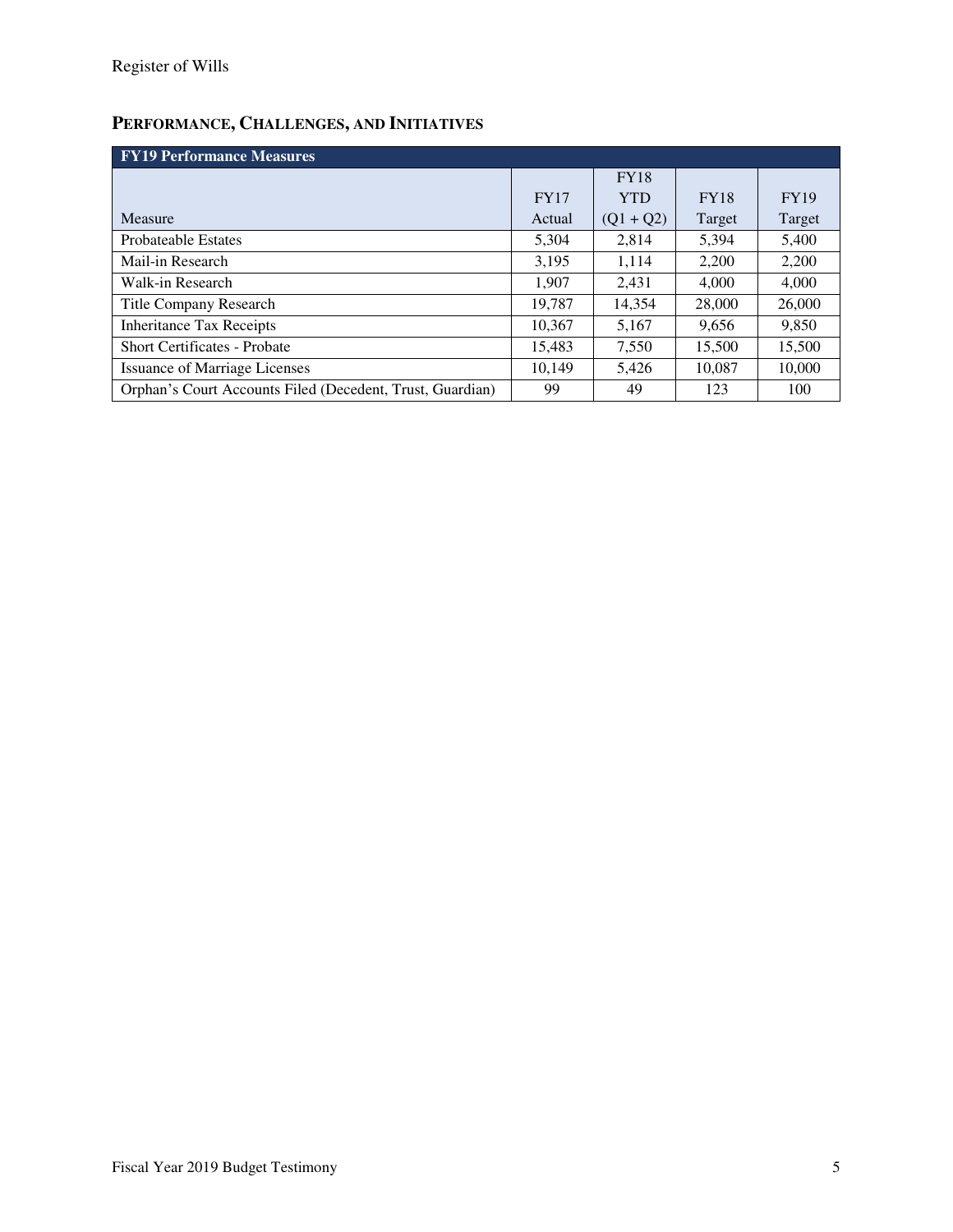Register of Wills

### **OTHER BUDGETARY IMPACTS**

# **Federal and State (Where Applicable)**

N/A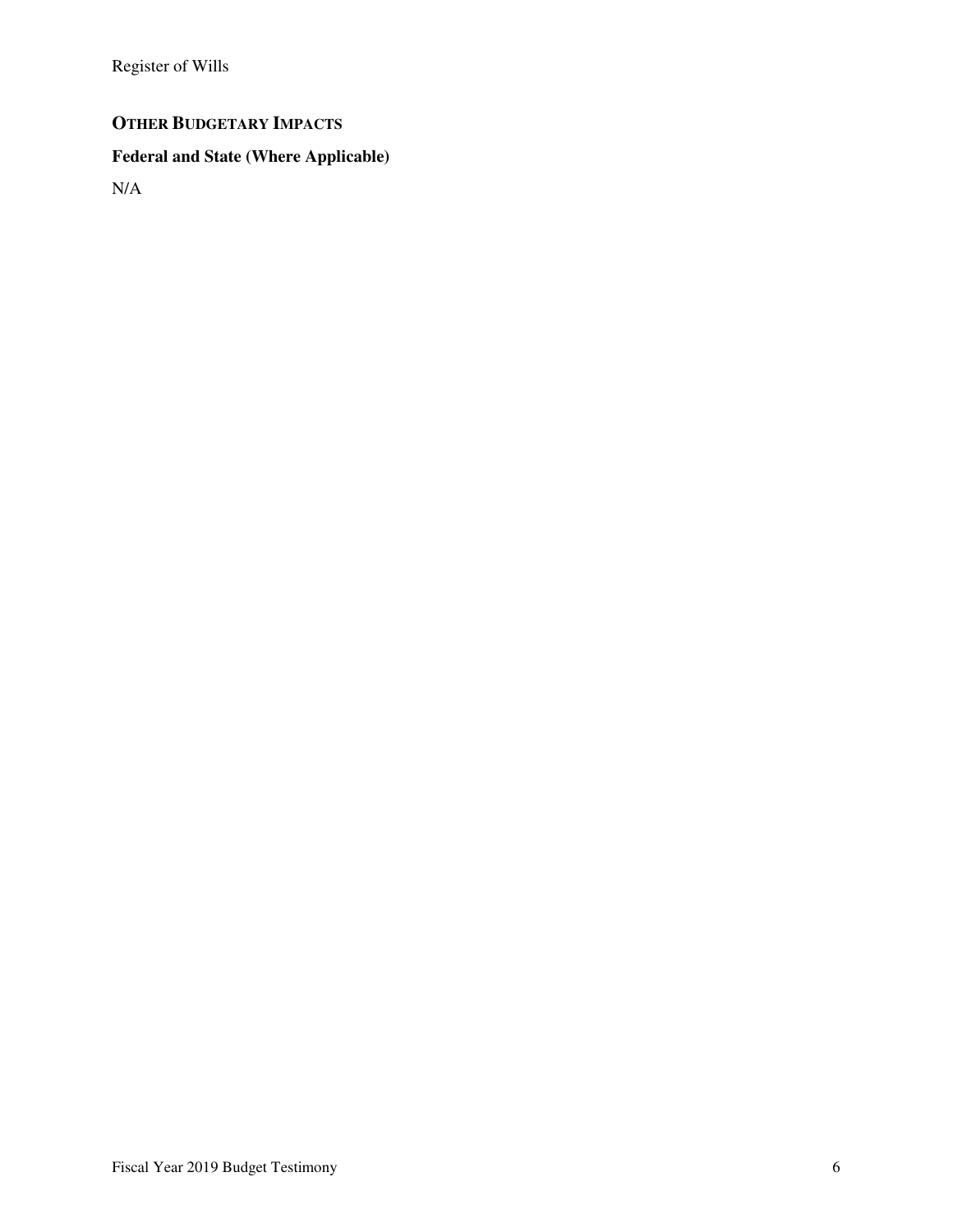### **CONTRACTING EXPERIENCE**

| M/W/DSBE Participation on Large Professional Services Contracts |                         |                                    |                             |                                  |                                                     |                                                 |                                          |                                         |                                                |                                                                                           |                                                      |
|-----------------------------------------------------------------|-------------------------|------------------------------------|-----------------------------|----------------------------------|-----------------------------------------------------|-------------------------------------------------|------------------------------------------|-----------------------------------------|------------------------------------------------|-------------------------------------------------------------------------------------------|------------------------------------------------------|
| Top Largest Contracts, FY18                                     |                         |                                    |                             |                                  |                                                     |                                                 |                                          |                                         |                                                |                                                                                           |                                                      |
| Vendor<br>Name                                                  | Service<br>Provided     | Dollar<br>Amount<br>of<br>Contract | <b>RFP</b><br>Issue<br>Date | Contract<br><b>Start</b><br>Date | Ranges in RFP                                       | $%$ of<br>M/W/DSBE<br>Participation<br>Achieved | \$ Value of<br>M/W/DSBE<br>Participation | Total %<br>Participation<br>- All DSBEs | Total \$ Value<br>Participation<br>- All DSBEs | Local Business (principal<br>place of business located<br>within City limits)<br>[yes/no] | Waiver for<br>Living Wage<br>Compliance?<br>[ves/no] |
|                                                                 | Computer                |                                    |                             |                                  | <b>MBE: Best</b><br>Efforts<br>WBE: Best<br>Efforts | $0\%$<br>$0\%$                                  | \$0<br>\$0                               |                                         |                                                |                                                                                           |                                                      |
| Counterpoint                                                    | Software<br>Maintenance | \$27,000                           | N/A                         | <b>FY2006</b>                    | <b>DSBE: Best</b><br>Efforts                        | $0\%$                                           | \$0                                      | $0\%$                                   | \$0                                            | Yes                                                                                       | N <sub>0</sub>                                       |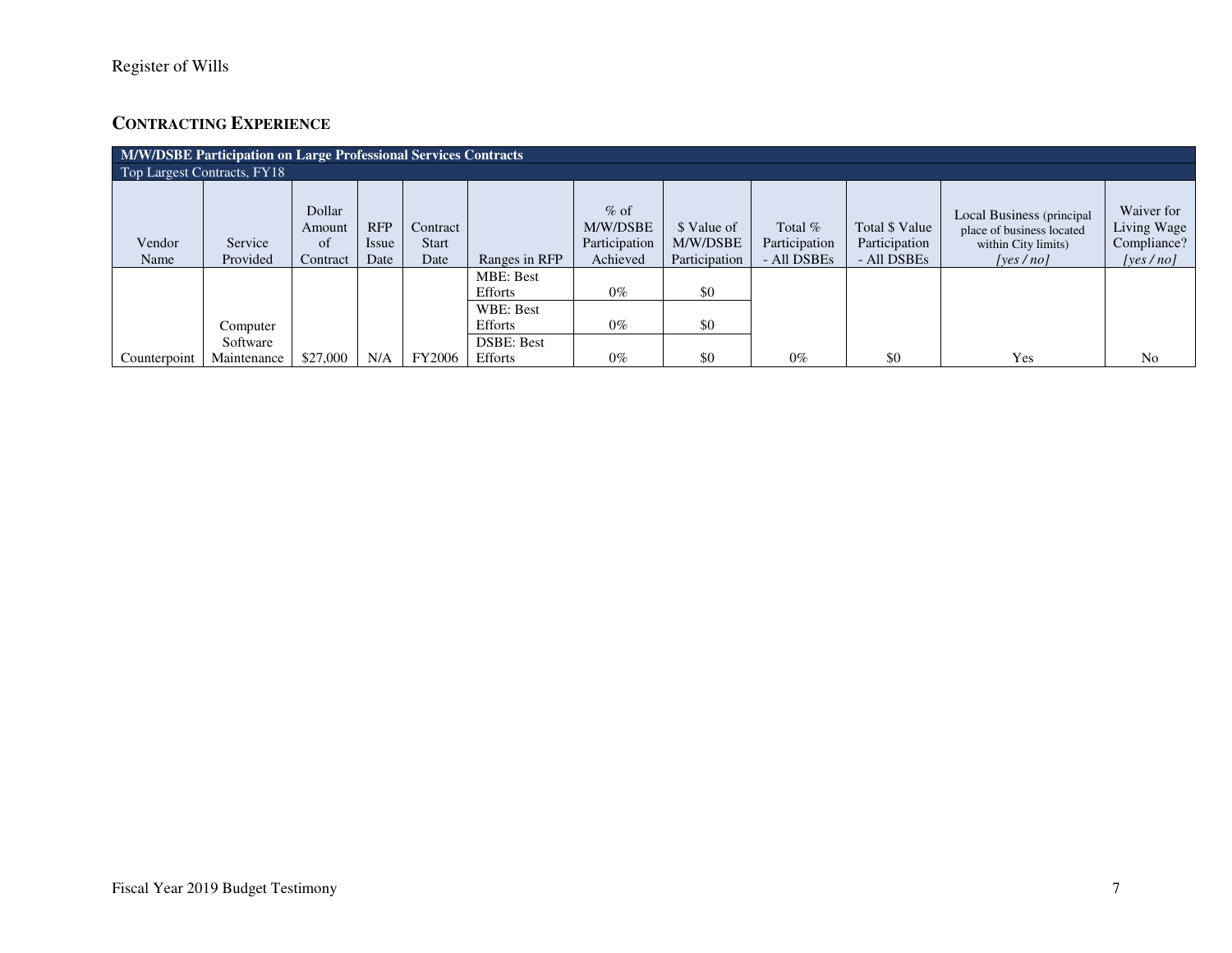### **EMPLOYEE DATA**

| <b>Staff Demographics (as of December 2017)</b> |                        |              |                        |                  |                  |  |  |  |
|-------------------------------------------------|------------------------|--------------|------------------------|------------------|------------------|--|--|--|
|                                                 | <b>Full-Time Staff</b> |              | <b>Executive Staff</b> |                  |                  |  |  |  |
|                                                 | Male                   | Female       |                        | Male             | Female           |  |  |  |
|                                                 | African-               | African-     |                        | African-         | African-         |  |  |  |
|                                                 | American               | American     |                        | American         | American         |  |  |  |
| <b>Total</b>                                    | 5                      | 13           | Total                  | $\overline{2}$   | $\boldsymbol{0}$ |  |  |  |
| % of Total                                      | 7%                     | 19%          | % of Total             | 20%              | $0\%$            |  |  |  |
| Average Salary                                  | \$59,350               | \$41,366     | Average Salary         | \$69,780         | \$0              |  |  |  |
| Median Salary                                   | \$63,324               | \$40,649     | Median Salary          | \$69,780         | \$0              |  |  |  |
|                                                 | White                  | White        |                        | White            | White            |  |  |  |
| Total                                           | 28                     | 17           | Total                  | 6                | 1                |  |  |  |
| % of Total                                      | 40%                    | 25%          | % of Total             | 60%              | 10%              |  |  |  |
| Average Salary                                  | \$65,959               | \$47,436     | Average Salary         | \$94,859         | \$82,000         |  |  |  |
| Median Salary                                   | \$57,106               | \$43,260     | Median Salary          | \$90,000         | \$82,000         |  |  |  |
|                                                 | Hispanic               | Hispanic     |                        | Hispanic         | Hispanic         |  |  |  |
| Total                                           | 1                      | 5            | Total                  | $\overline{0}$   | $\mathbf{1}$     |  |  |  |
| % of Total                                      | $1\%$                  | 7%           | % of Total             | $0\%$            | $10\%$           |  |  |  |
| Average Salary                                  | \$38,573               | \$50,627     | Average Salary         | \$0              | \$108,185        |  |  |  |
| <b>Median Salary</b>                            | \$38,573               | \$35,500     | Median Salary          | \$0              | \$108,185        |  |  |  |
|                                                 | Asian                  | Asian        |                        | Asian            |                  |  |  |  |
| Total                                           | $\overline{0}$         | $\mathbf{0}$ | Total                  | $\overline{0}$   | $\overline{0}$   |  |  |  |
| % of Total                                      | $0\%$                  | $0\%$        | % of Total             | $0\%$            | $0\%$            |  |  |  |
| Average Salary                                  | \$0                    | \$0          | Average Salary         | \$0              | \$0              |  |  |  |
| <b>Median Salary</b>                            | \$0                    | \$0          | Median Salary          | \$0              | \$0              |  |  |  |
|                                                 | Other                  | Other        |                        | Other            | Other            |  |  |  |
| Total                                           | $\theta$               | $\mathbf{0}$ | Total                  | $\overline{0}$   | $\overline{0}$   |  |  |  |
| % of Total                                      | $0\%$                  | $0\%$        | % of Total             | $0\%$            | $0\%$            |  |  |  |
| Average Salary                                  | \$0                    | \$0          | Average Salary         | \$0              | \$0              |  |  |  |
| Median Salary                                   | \$0                    | \$0          | Median Salary          | \$0              | \$0              |  |  |  |
|                                                 | Bilingual              | Bilingual    |                        | Bilingual        | Bilingual        |  |  |  |
| Total                                           | 4                      | 6            | Total                  | $\boldsymbol{0}$ | 1                |  |  |  |
| % of Total                                      | $6\%$                  | 9%           | % of Total             | $0\%$            | 9%               |  |  |  |
| Average Salary                                  | \$58,813               | \$49,399     | Average Salary         | \$0              | \$108,185        |  |  |  |
| <b>Median Salary</b>                            | \$53,175               | \$38,245     | Median Salary          | \$0              | \$108,185        |  |  |  |
|                                                 | Male                   | Female       | Male                   |                  | Female           |  |  |  |
| Total                                           | 34                     | 35           | Total                  | $\,$ 8 $\,$      | 2                |  |  |  |
| % of Total                                      | 49%                    | 51%          | % of Total             | $80\%$           | 20%              |  |  |  |
| Average Salary                                  | \$61,364               | \$45,638     | Average Salary         | \$88,589         | \$95,093         |  |  |  |
| <b>Median Salary</b>                            | \$56,781               | \$41,929     | <b>Median Salary</b>   | \$86,076         | \$95,093         |  |  |  |